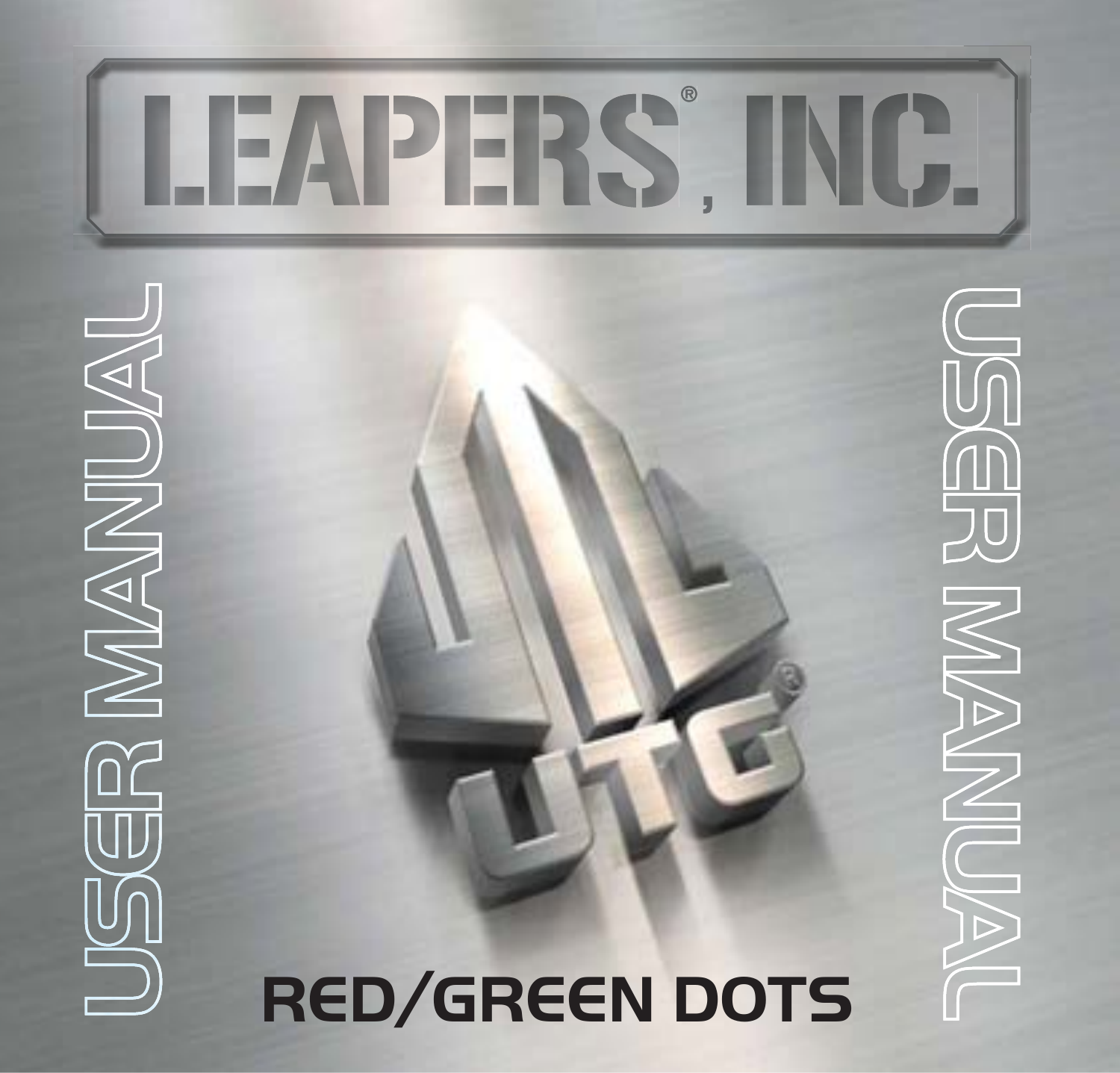

#### RANGE ESTIMATING SCOPES

**RETICLE** INTENSIFIED SCOPES

# **TOTAL SOLUTION TO YOUR NEEDS**

-COMMITMENT TO BEST QUALITY, BEST VALUE AND BEST SERVICE-

**www.LEAPERS.com 32700 Capitol Street, Livonia, MI 48150, U.S.A. Tel:(734)542-1500 Fax:(734)542-7095 Email:office@leapers.com**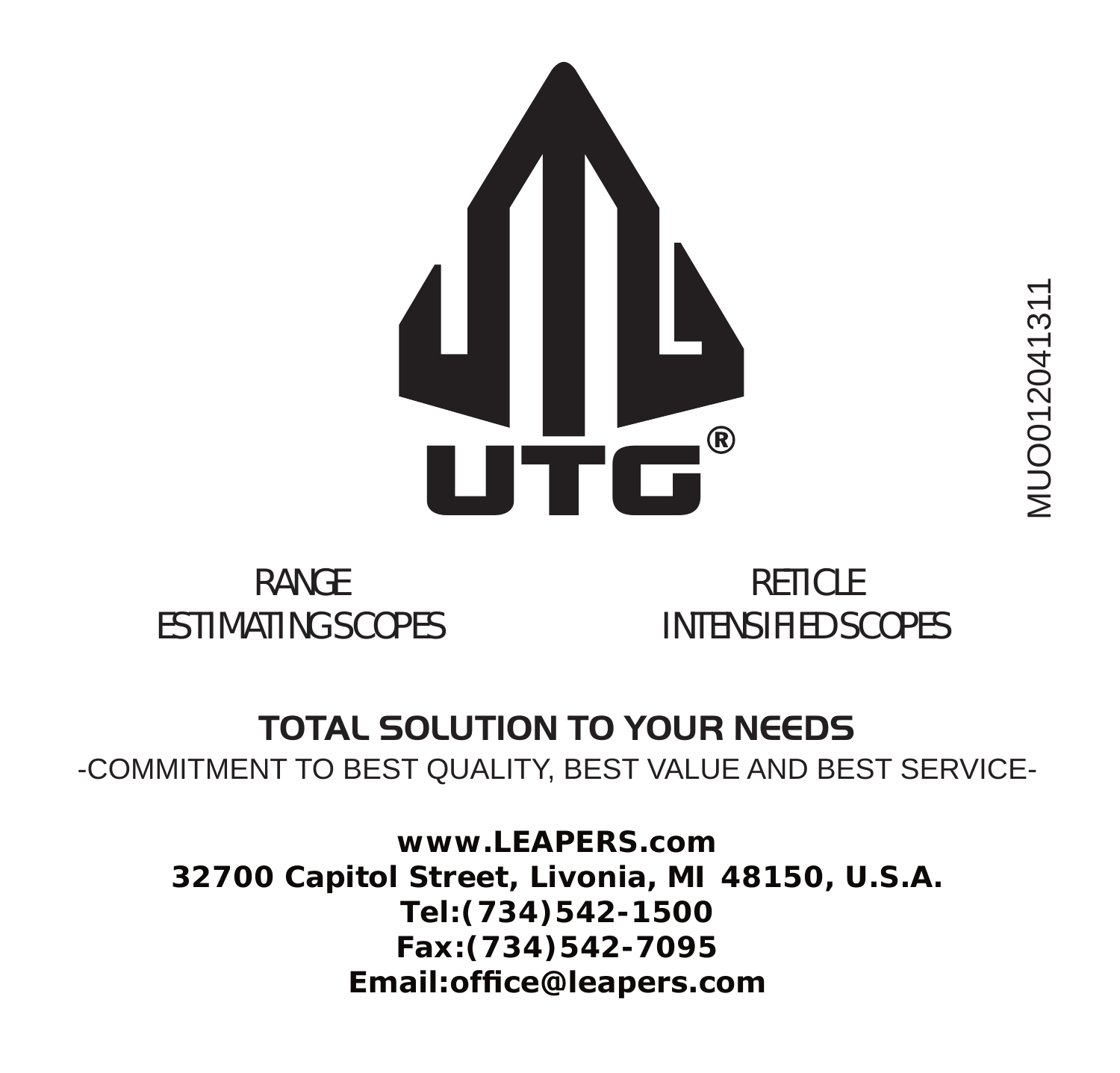# red/green dots

1

#### **MODEL NO.: SCP-DS3068W**

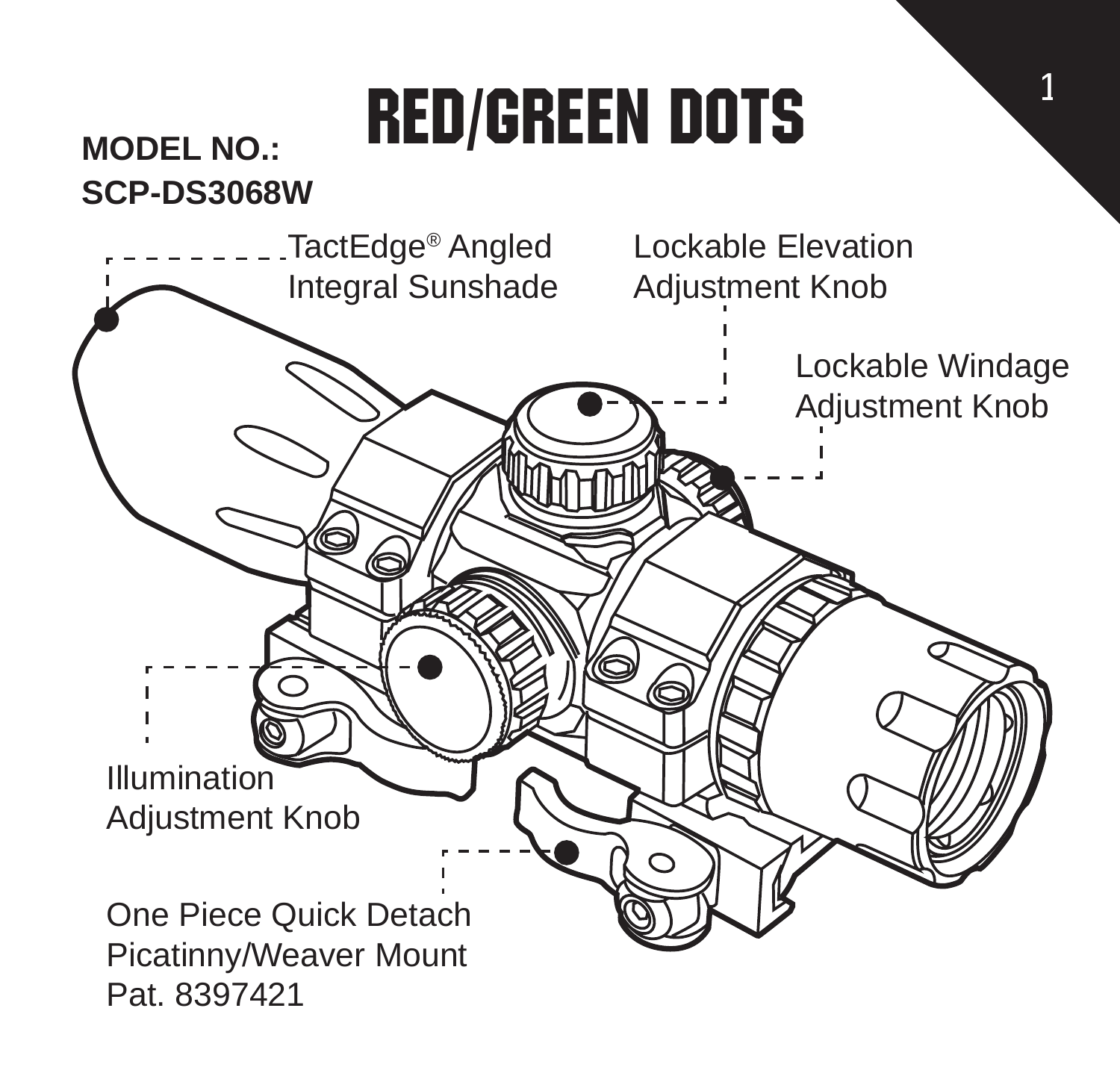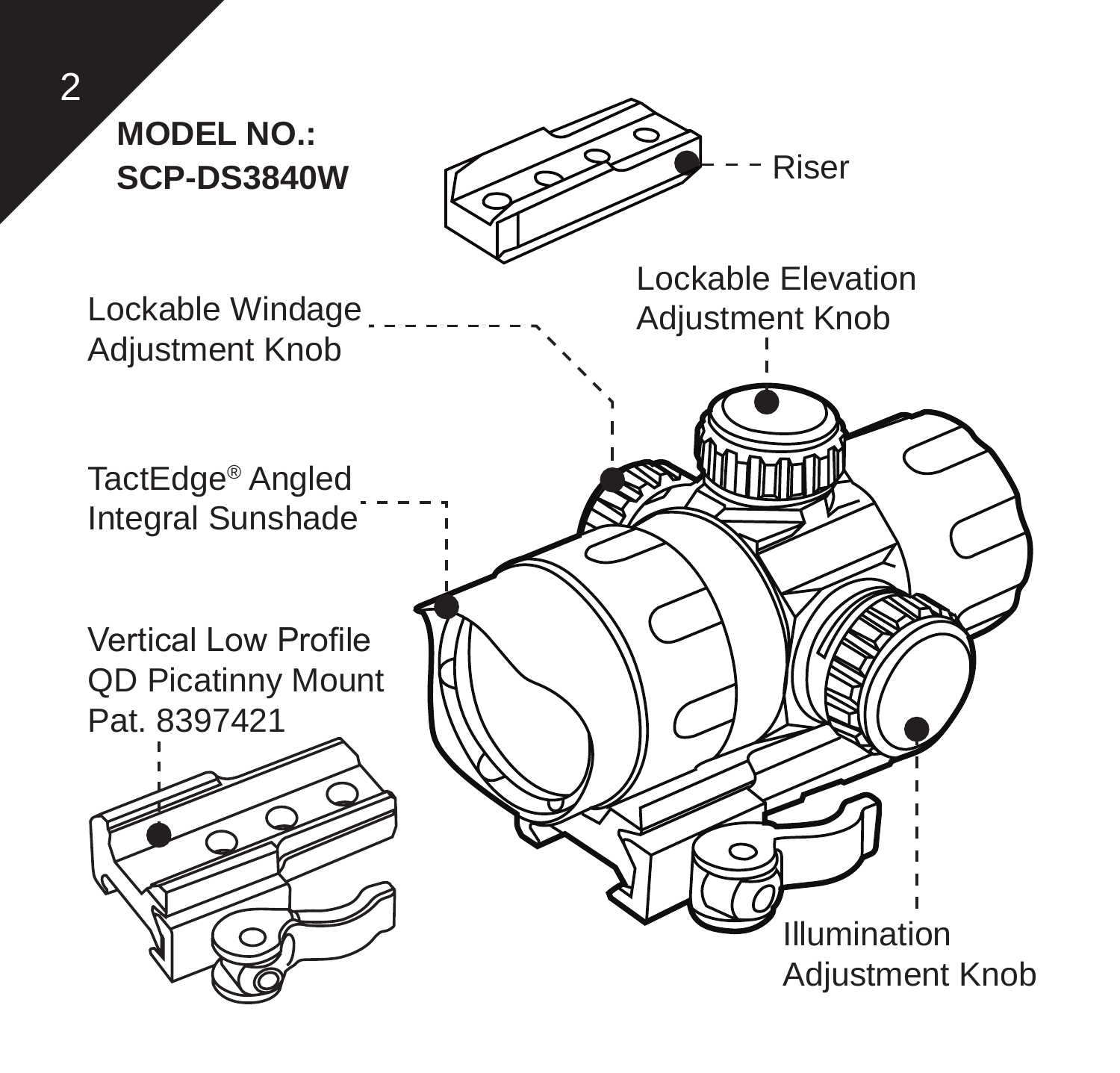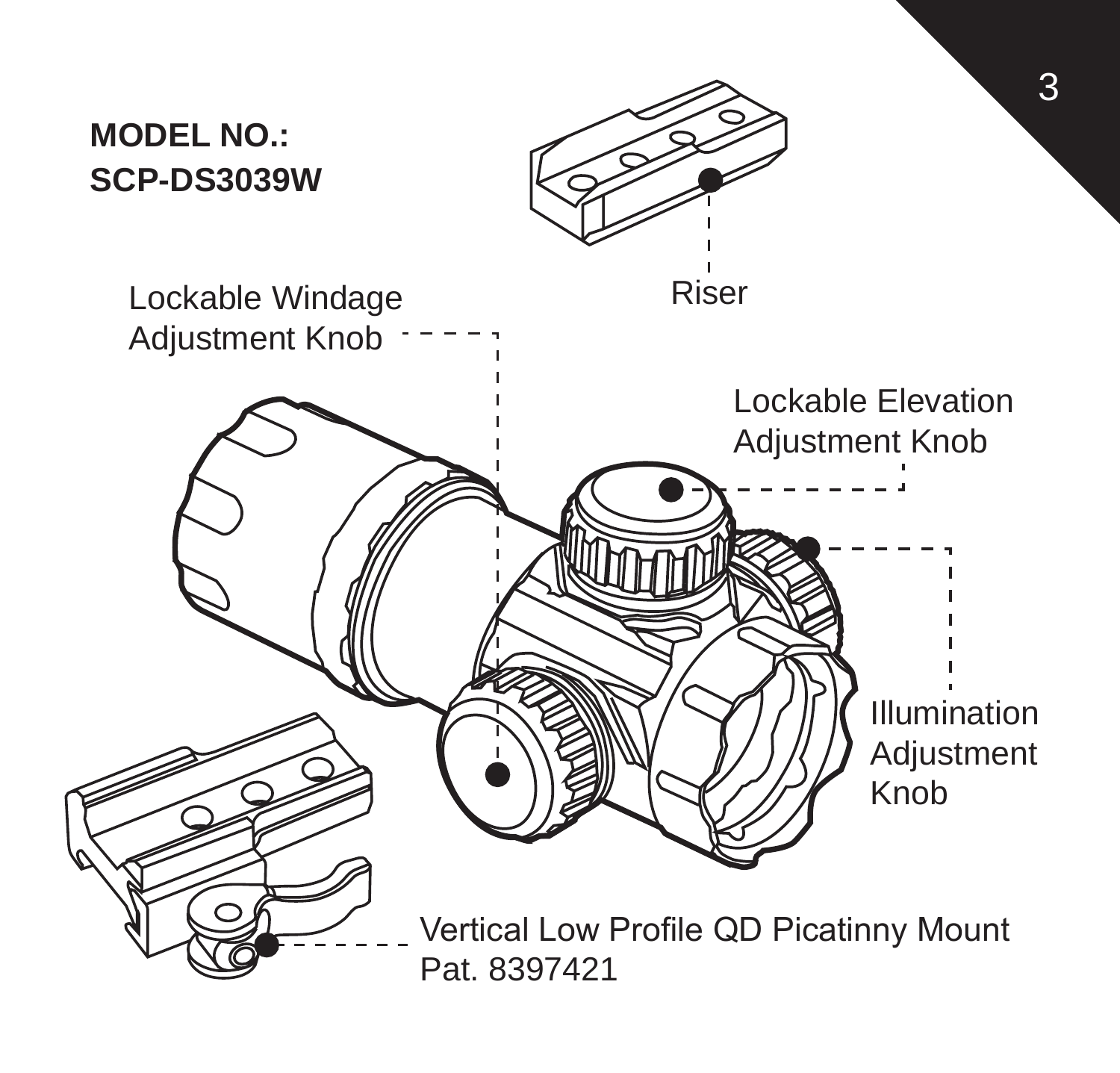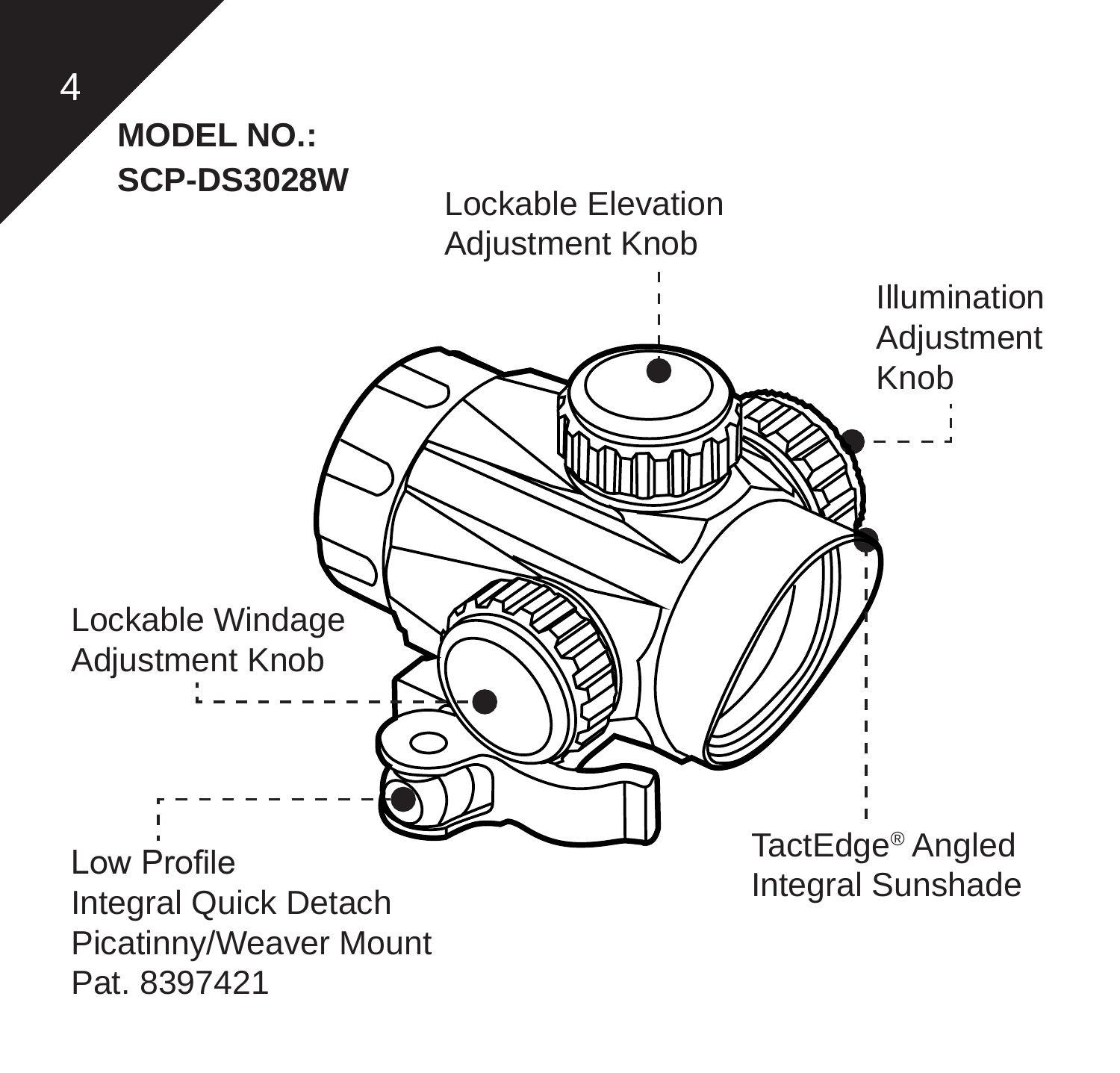#### **MODEL NO.: SCP-DS3026W**

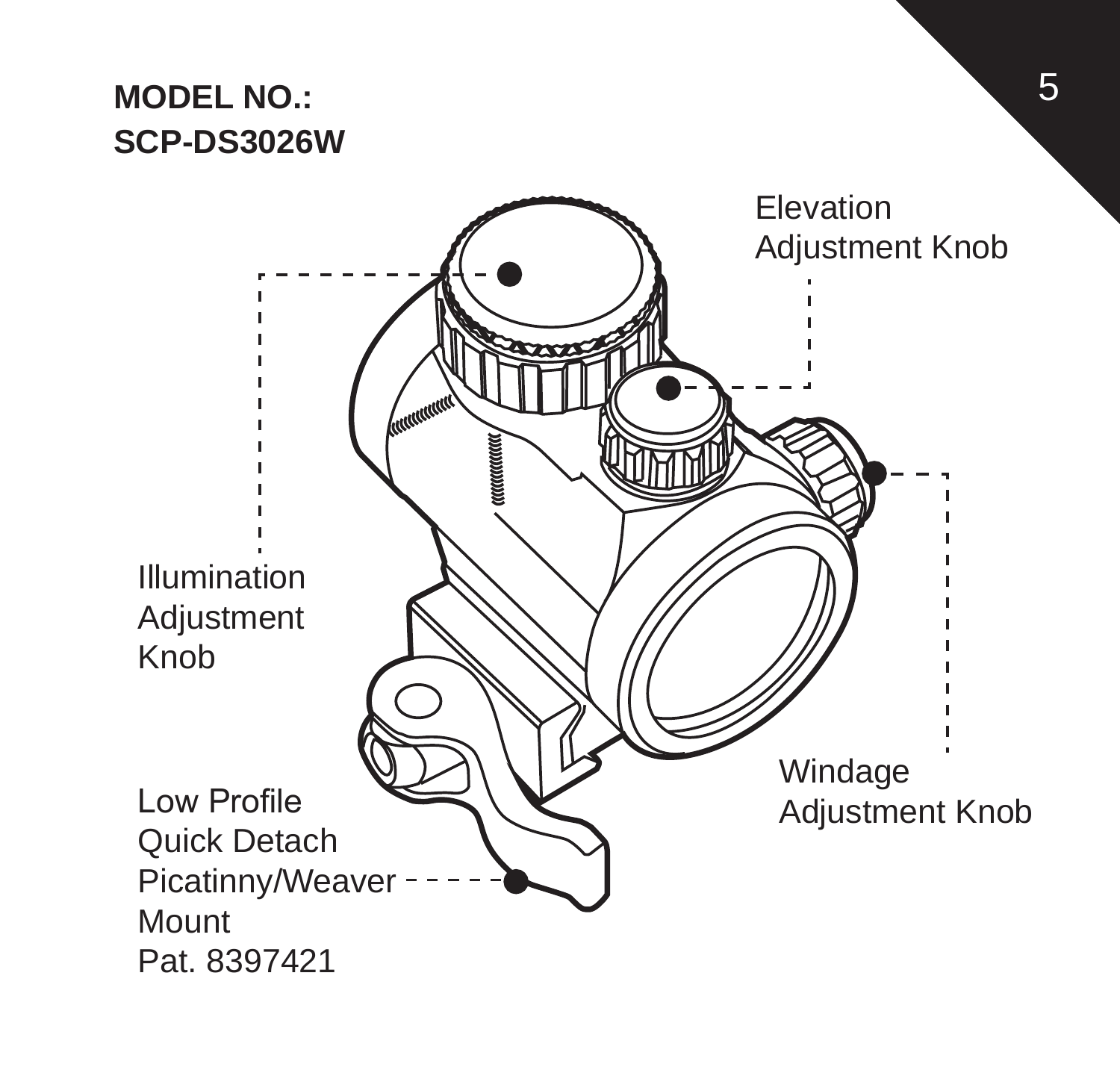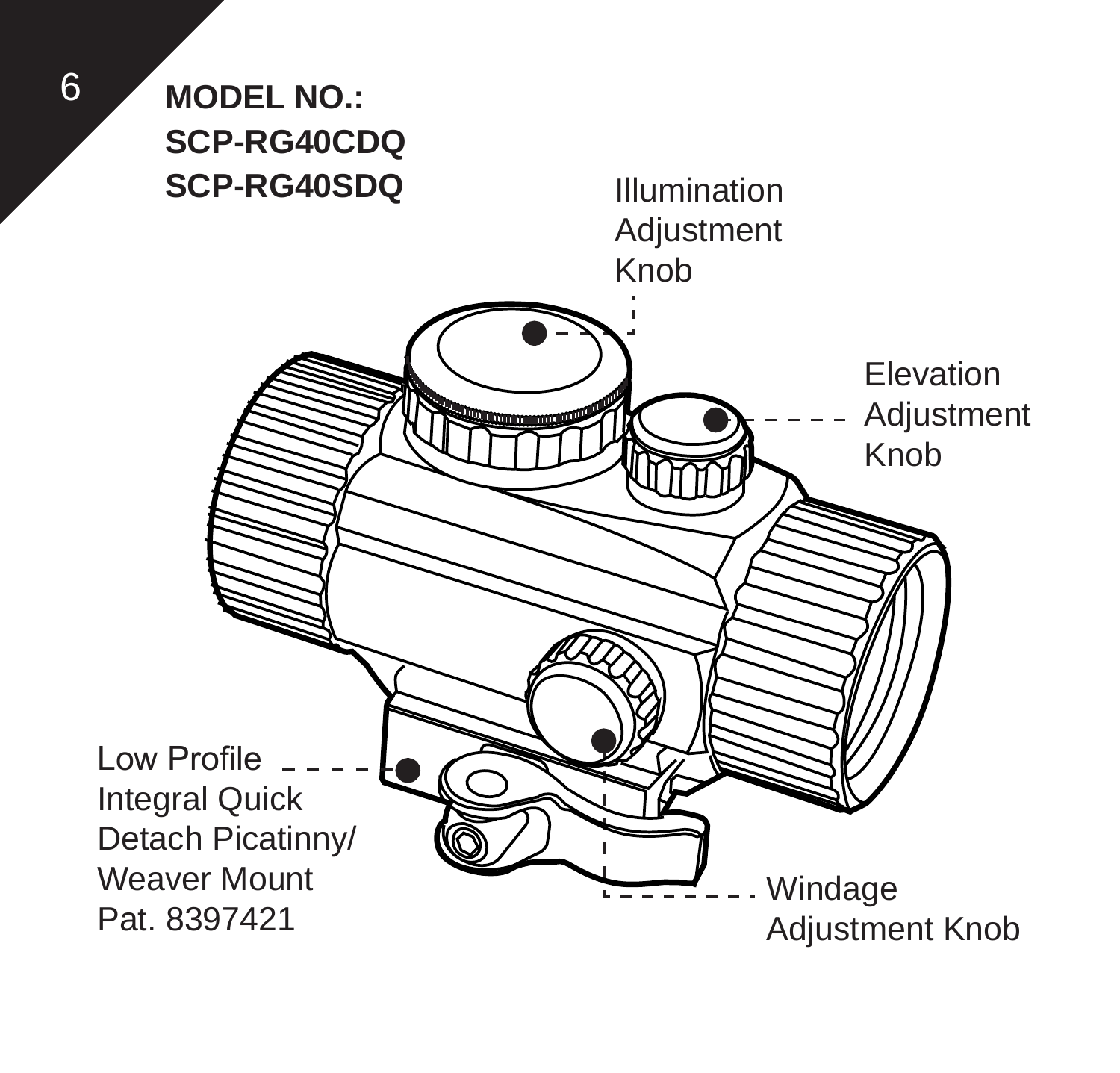#### **MODEL NO.: SCP-RD40RGW-A**

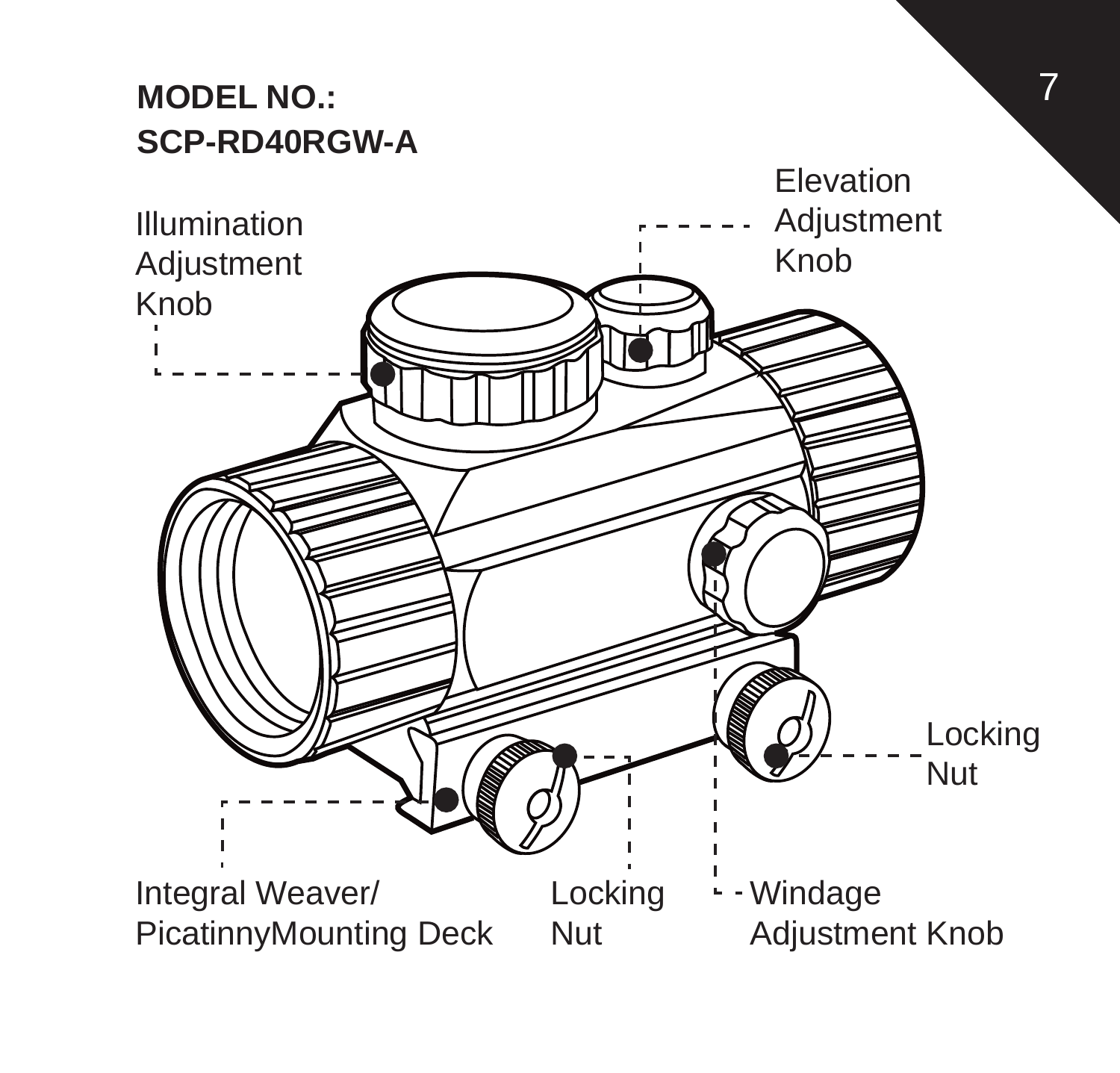## **A. Install QD Mount with Riser:**

(for SCP-DS3840W and SCP-DS3039W only)

This configuration offers many different options from the bi-directional mounting feature for both the QD mount and the riser. The riser can be installed in either direction depending on your preference. The same for the QD mount. (NOTE: Figures included only show one example direction.) Locate four screws and install a spring washer and a flat washer onto each screw.

**I. Install Riser:** Align the riser to the mating base on the dot sight based on the direction suitable for your application. Install and fasten two screws to fully secure the riser as shown in *Fig 1*.



8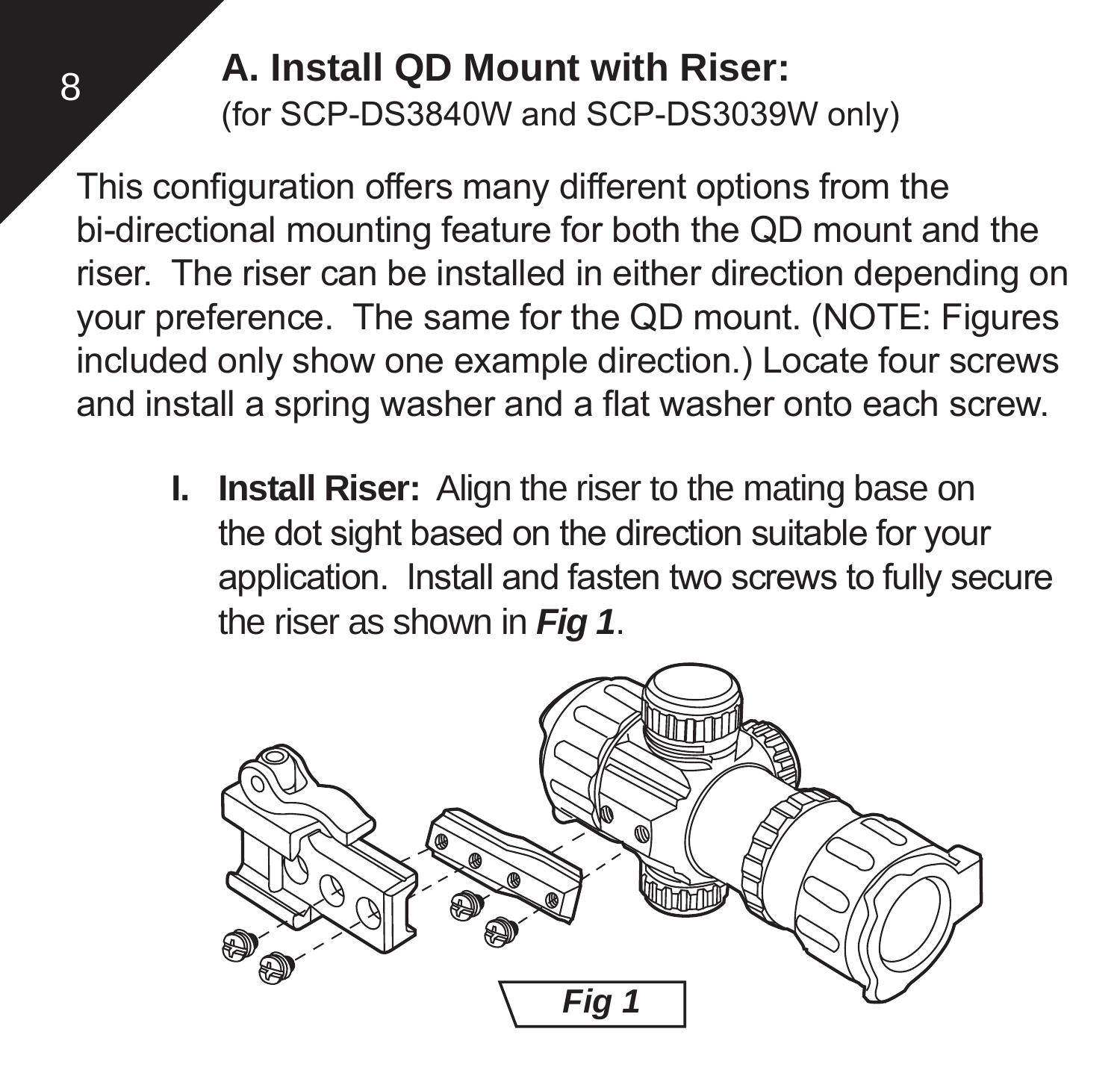**II. Install QD Mount:** Based on your eye relief preference, select two holes on the QD mount and align them to the mating holes on the extruded part of the riser. Install and fasten the remaining two screws to fully secure the mount as shown in *Fig 1*.

q

#### **B1. Install the Dot Sight onto the Rifle: ( for Dot Sights with QD Mounts )**

- 1. Hold the rifle in your natural shooting position. Place the scope onto the Picatinny rail on the rifle to estimate the best position for your shooting preference. Then set the rifle at a steadying device.
- **2. CAUTION:** For SCP-DS3840W, SCP-DS3039W and SCP-DS3026W, always double check to ensure that screws attaching the mounting base to the scope body are securely tightened before shooting.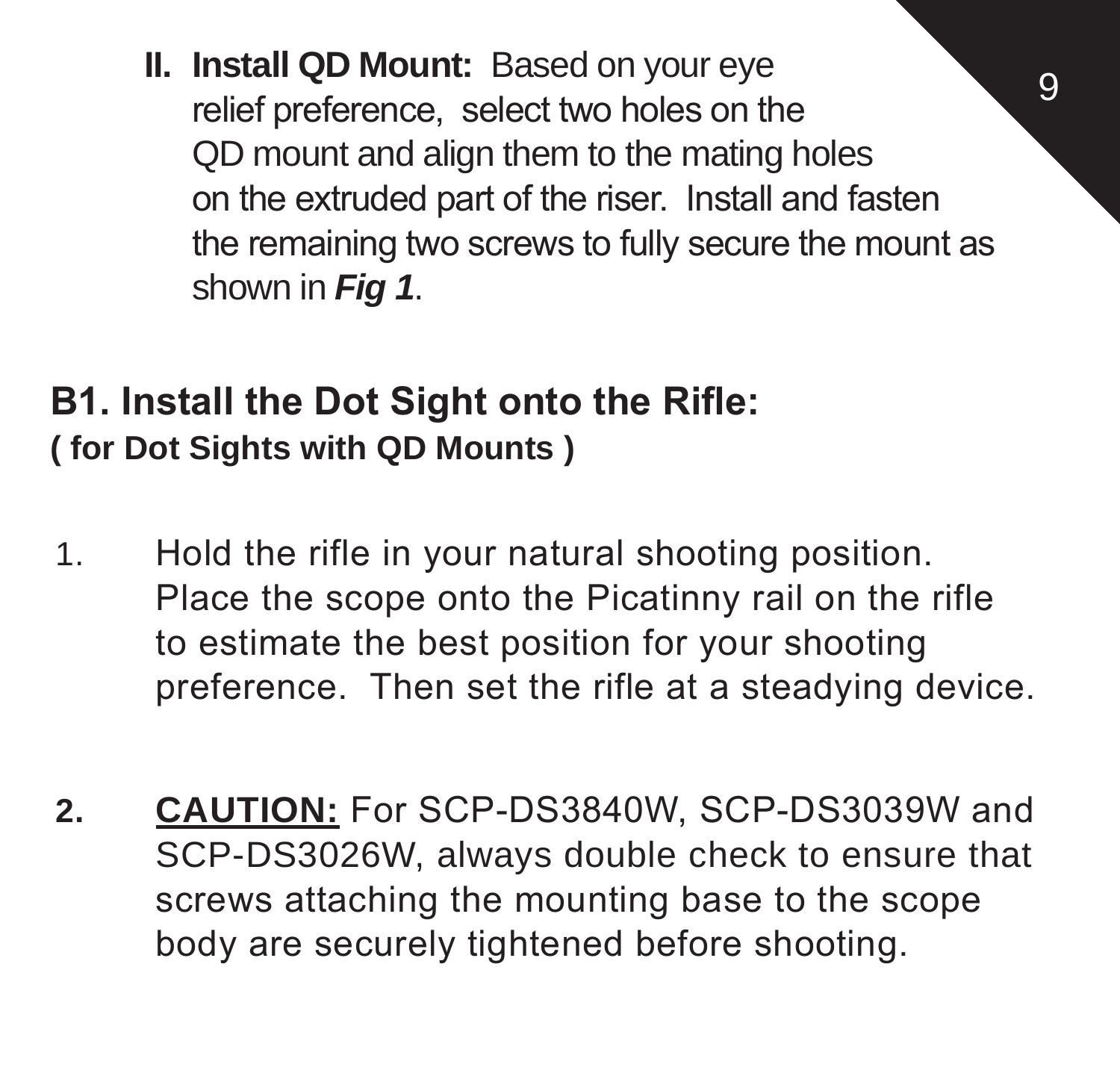3. Turn the Cam Lever toward its unlocked position as shown in *Fig 2*. Place the QD mount on the Picatinny Rail at the desired position. Make sure to seat the cross bolt into a selected slot. Note: For SCP-DS3068W, turn the locking levers toward opposite directions to unlock as shown in *Fig 3*.





4. Turn the Cam Lever toward the locking position to begin locking the QD mount on the rail, but do not complete the locking motion, leaving some travel distance to allow for adjustment.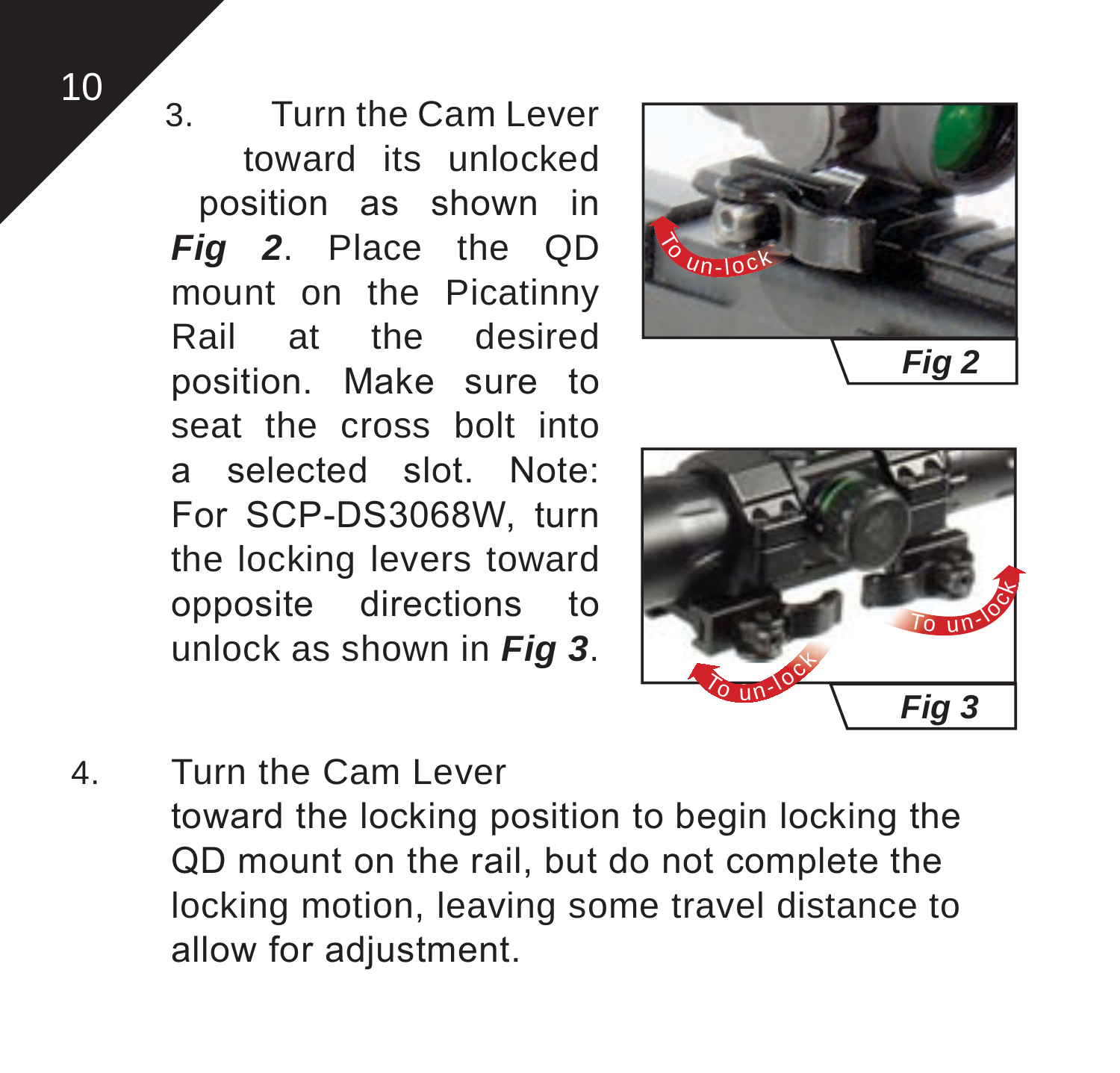- 11 5. Use the included Allen wrench to adjust the Hex Screw at the side of the cam for proper tension and fit against the rail. Adjust clockwise to increase the tension and tighten the clamping width. Adjust counter-clockwise to decrease the tension and increase the clamping width.
- 6. The optimal tension is achieved when the side plate first makes contact with the Picatinny rail while the Cam Lever still has enough travel left for you to securely snap into its locking position. Once you achieve the optimal tension, push the Cam Lever all the way for a positive lock onto the rail. You may repeat Step 3 and 4 if needed to find the best clamping tension and locking position for your mount. This process adapts the mount to your specific rail.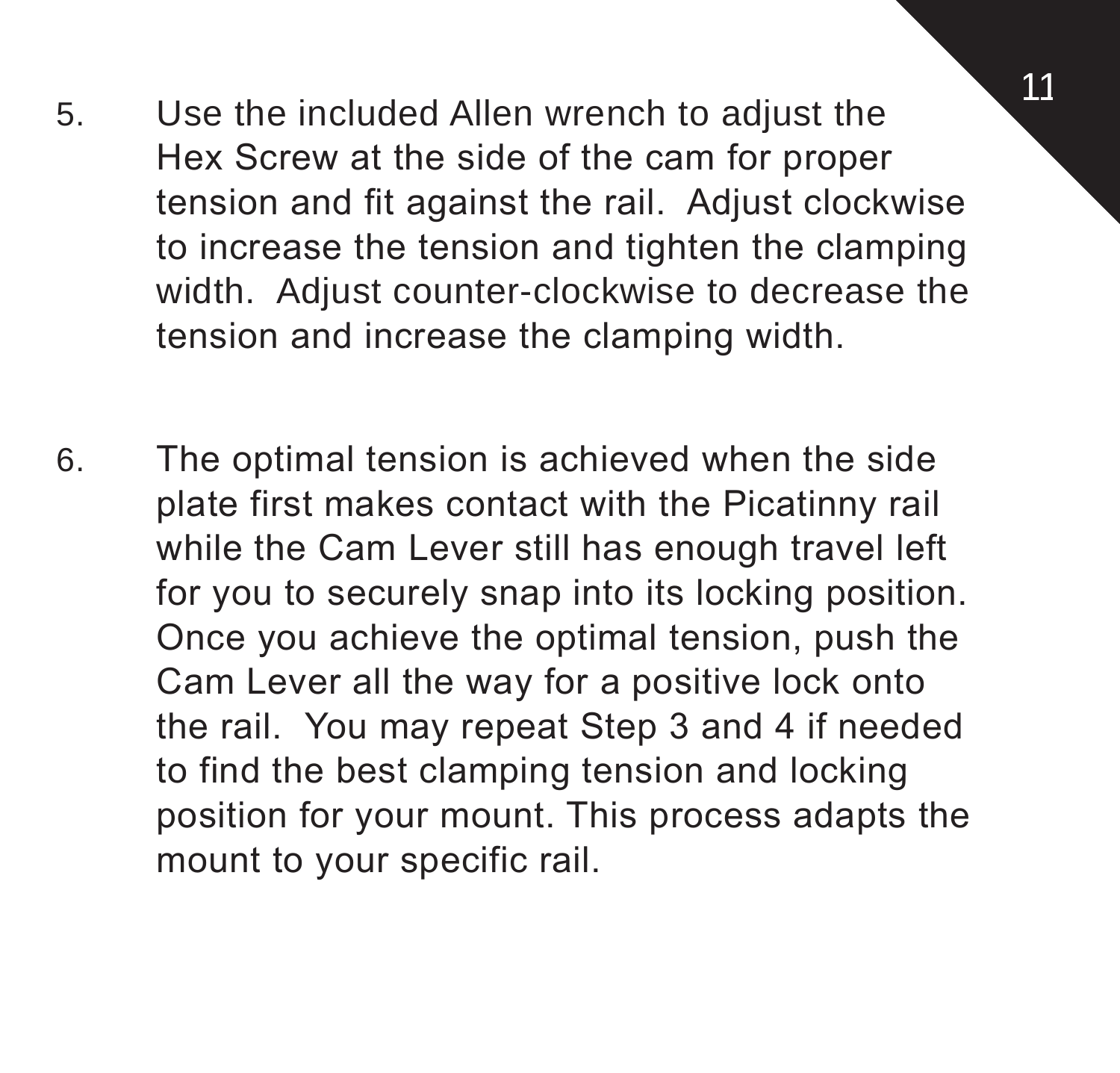**B2. Install the Dot Sight onto the Rifle: ( for Dot Sights with Locking Nuts )**

- 1. Place the mounting deck onto the rail.
- 2. Adjust the mounting deck position until you are satisified with the view.
- 3. Tighten each locking nut with a screwdriver or coin as shown in *Fig. 4*.

## **C. Install Battery:**

- 1. The battery is housed inside the Red/Green Illumination Rheostat. *Fig.5* and *Fig.6* show where the battery compartment is on 2 representative configurations.
- 2. Firmly hold the housing of the Rheostat with 2 fingers.
- 3. Use your other hand to open the battery compartment by unscrewing the top cap.





12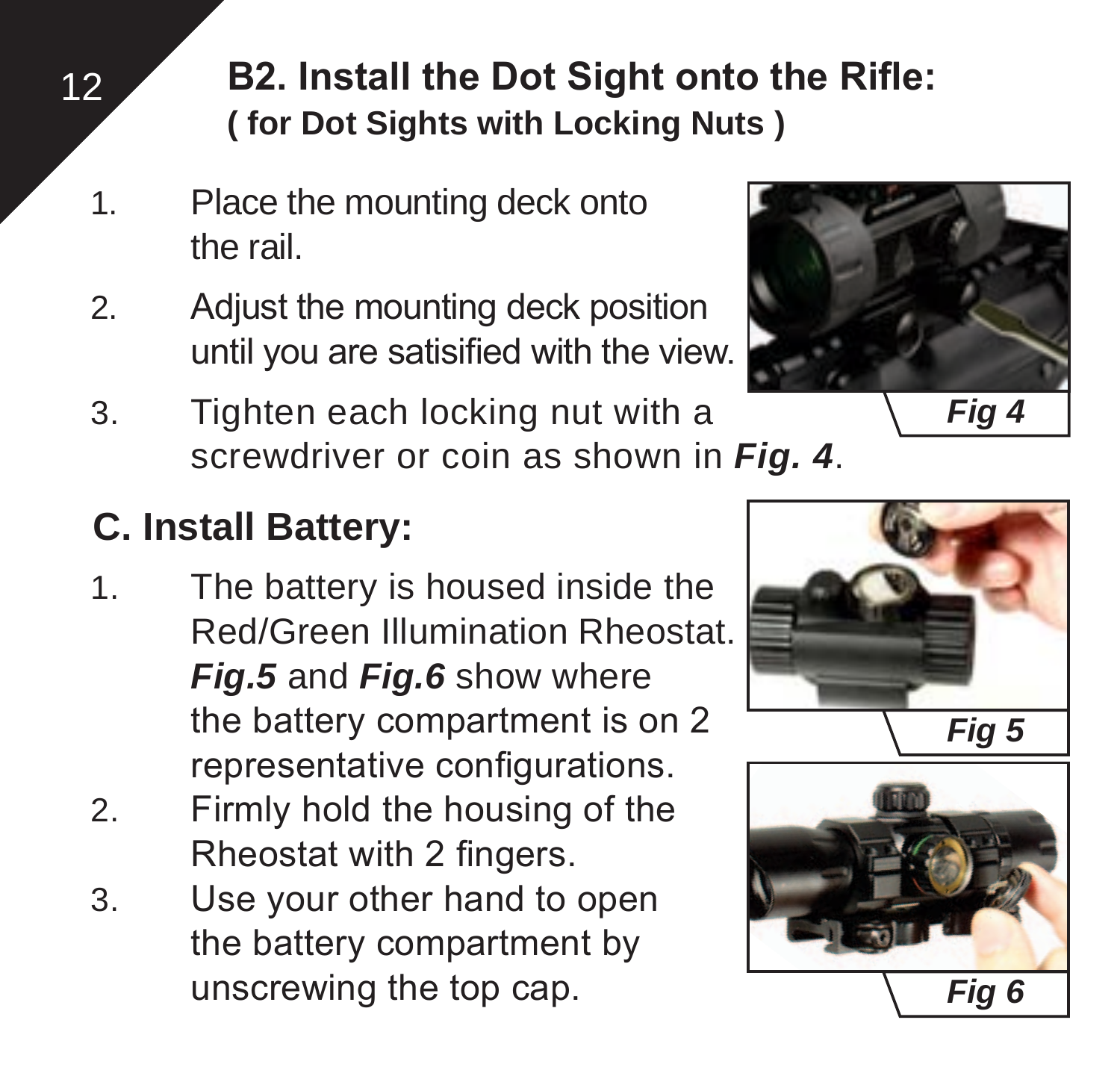- 13
- 4. Remove the battery (if there is one) and install a new one with + side(anode) facing out.
- 5. Replace the cap and screw it clockwise to tighten.

# **D. On/Off Switch and Brightness Adjustment:**

- 1. Dial the rheostat to turn on the illumination.
- 2. For SCP-RD40RGW-A, the white dot on the left side of the sight indicates the current setting as shown in *Fig. 7*. When the Current Setting is "R" or "G", the unit is off.
- 3. Red/Green colored coded numbers(*Fig. 7)* or the red/ green band (*Fig. 8)* indicates the brightness of the illumination.
- 4. Select the color illumination and adjust to the desired brightness.
- 5. To conserve battery life, always turn off when not in use.



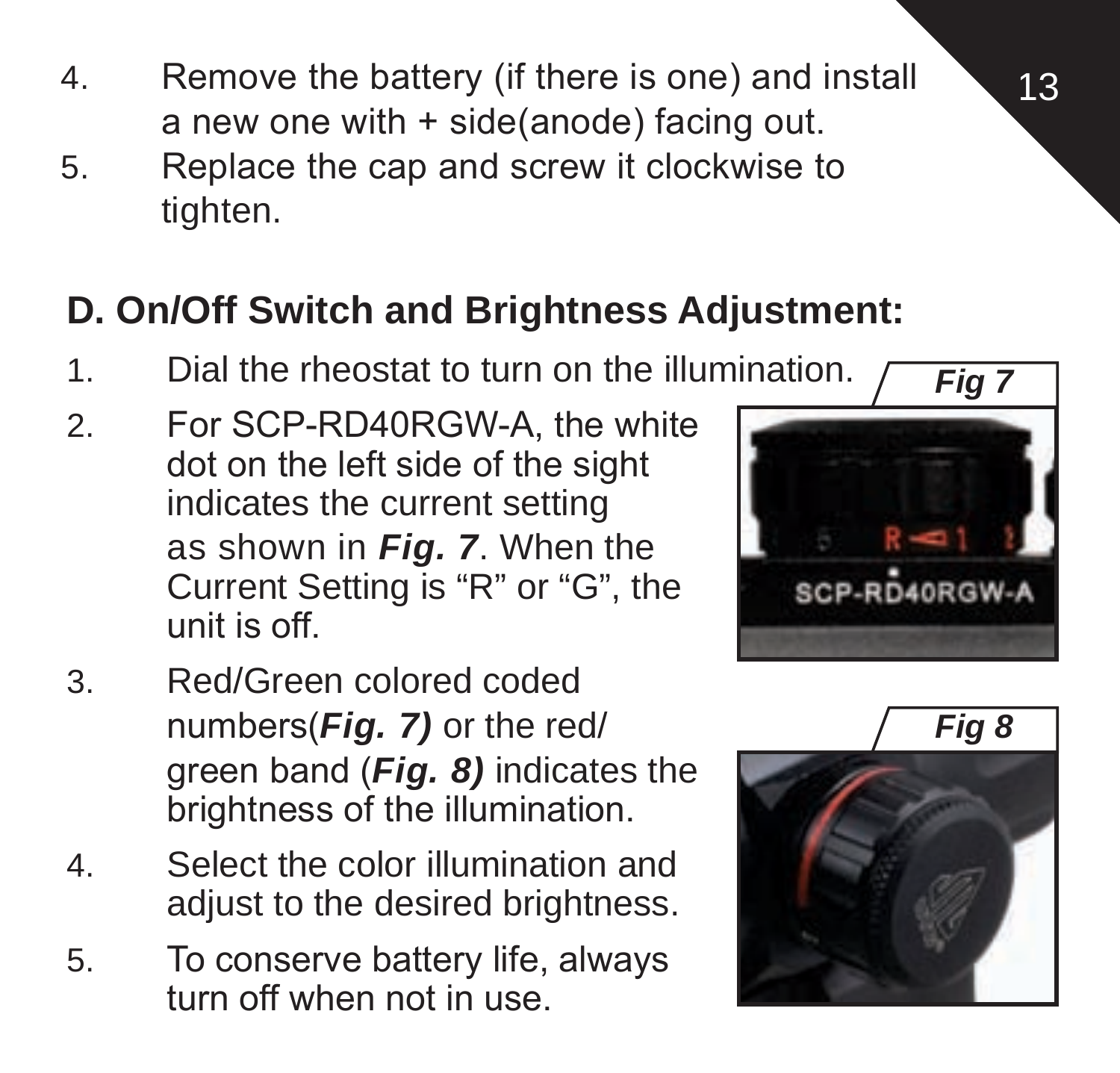# <sup>14</sup> **E. Zero the Dot Sight:**

Note: Leapers dot sight comes with three different adjustment turrets as shown below:



The purpose of zeroing the dot sight is to ensure that the illuminated dot is aligned with the impact point of your rifle. Before zeroing, read the following adjustment knob instruction carefully.

- 1. Unscrew and remove the cap of the adjustment knob.
- 2. Unlock the Windage/Elevation Turrets (for the version without the lockable function, please skip or janore the related 'lock' and 'unlock' steps or descriptions)
	- I. Both windage and elevatoin knobs were set to the Locked Position at the factory. Gently dial the knob and test if it is locked. If not, you can skip section II.
	- II. Locate the locking screw(s) on the turret. Use the included small Allen wrench to unlock the screw(s) by turning them counterclockwise ¼ revolution.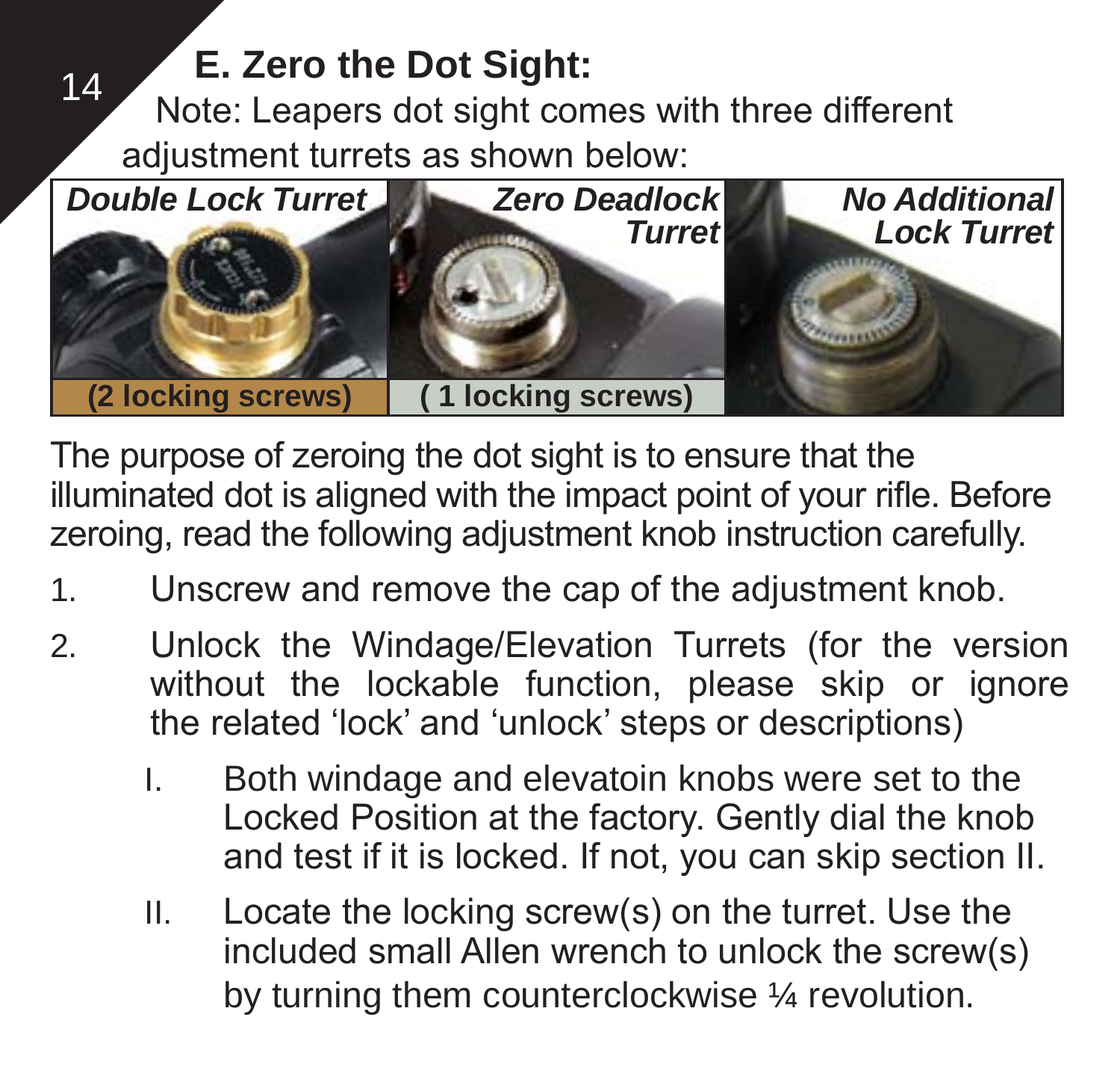## **WARNING FOR DOUBLE LOCK TURRETS:**

DO NOT over-loosen the locking screws! It may cause the face cover to fall off if screws are backed out too far. If, by mistake, the face lid fell off when you are looseing the screws, please follow instructions below to replace the face cover.

- A. Lock both screws down, making sure that they are flush with the surface.
- B. Apply a little loctite or similar adhesive on the flat surface of the knob. Make sure that no adhesive gets into the screw holes or onto the screws.
- C. Carefully place the face cover back on the knob and align with the locking holes properly. Firmly press the face cover to achieve full contact and wait a few seconds to let the cover adhere to the flat surface of the knob.
- 3. Zeroing the Dot Sight
	- I. For Double Lock Turrets, finger adiust the windage and elevation as shown in *Fig. 9.* Refer to the ZEROING section for further steps.



15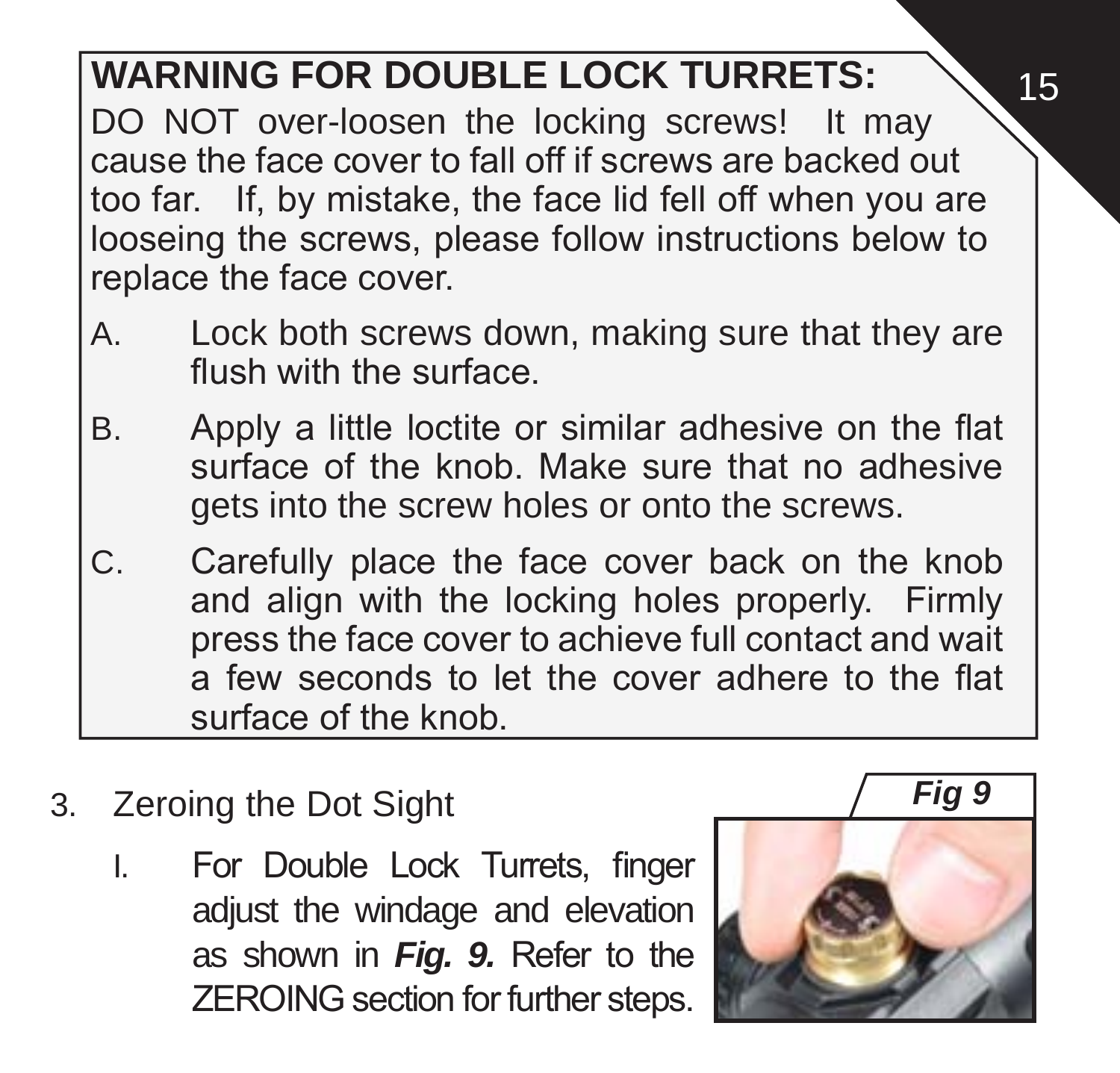16 II. For Zero Deaklock Turrets, use a flat head screwdriver to adjust the windage and elevation as shown in *Fig. 10.* Refer to the ZEROING section for further steps.



- 4. OPTIONAL ZERO LOCKING Once the scope is zeroed, you can use the Allen wrench to lock down the turrets for most repeatable shooting performance.
	- I. To lock Double Lock Turrets: Use the included small Allen wrench to fully lock down both screws by turning them clockwise as shown in *Fig. 11.* It is recommended that you gradually lock both screws alternately until they are fully and evenly locked.



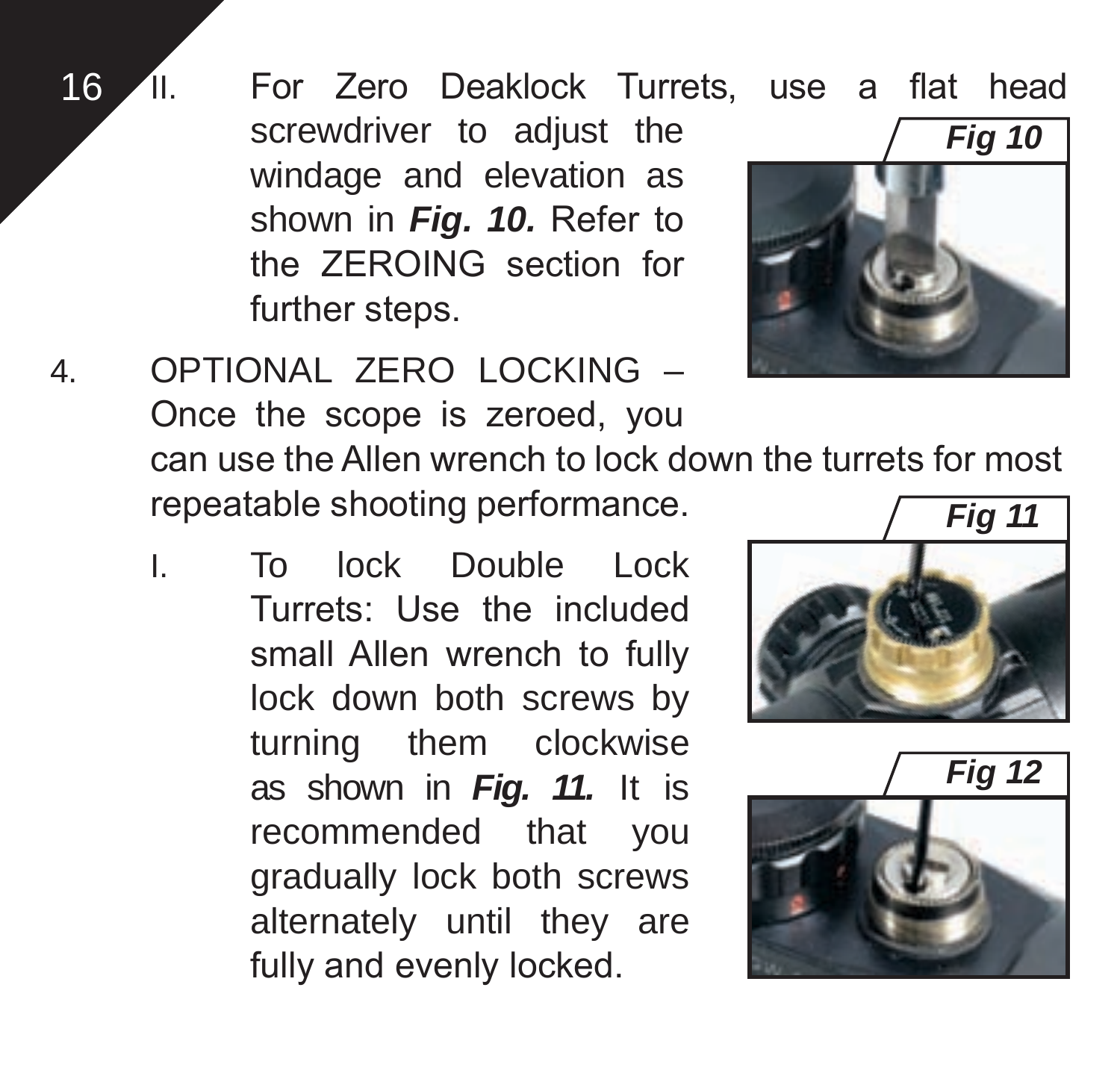- <sup>17</sup> II. To lock Zero Deadlock Turrets: Use the included small Allen wrench to fully lock down the screw by turning it clockwise as shown in *Fig. 12.*
- 5. ZEROING Make sure to un-lock turrets before performing this step.
	- I. Zeroing with a Bore Sighter
		- A. When the turret is ready for adjustment, you will able to dial and have a clear audible click.
		- B. Follow the instruction of your bore sighter and install it in the muzzle of your rifle, lining it with the dot sight as closely as possible.
		- C. Turn on the illumination and set it at your prefered color and brightness.
		- D. Sighting through the dot sight as though you were going to shoot and dial the knobs to make adjustment for the elevation and/or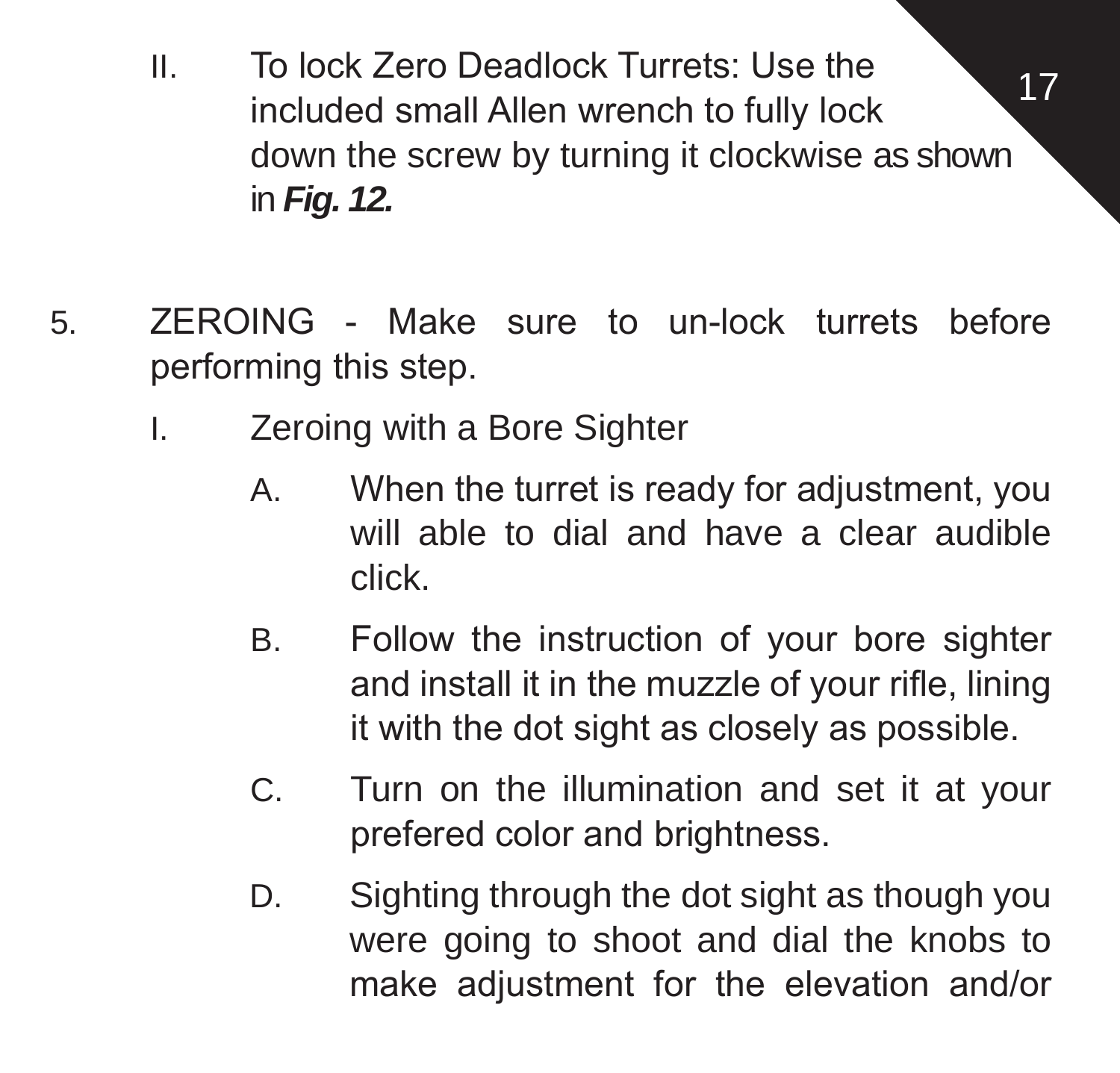18 windage until the crosshair matches the bore sighter

- II. Zeroing on a Target
	- A. Place a target 100 yards away (35 yards for air gun).
	- B. Use a steadying device such as a shooting stand or bipod, set the illumination to your prefer settings, aim at the center of the target and fire a test group shot, if safe to do so.
	- C. If the impact point of the test shot is exactly in the center of the target then the dot sight is zeroed. If not, you will need to adjust the reticle using the elevation and/or windage adjustment. Follow the Point of Impact (POI) direction on the turret to dial the knob accordingly.
	- D. Having adjusted the elevation and windage as required, fire, if safe to do so, another test group. Keep adjusting and test firing until the test shot hit the target center in an acceptable small grouping.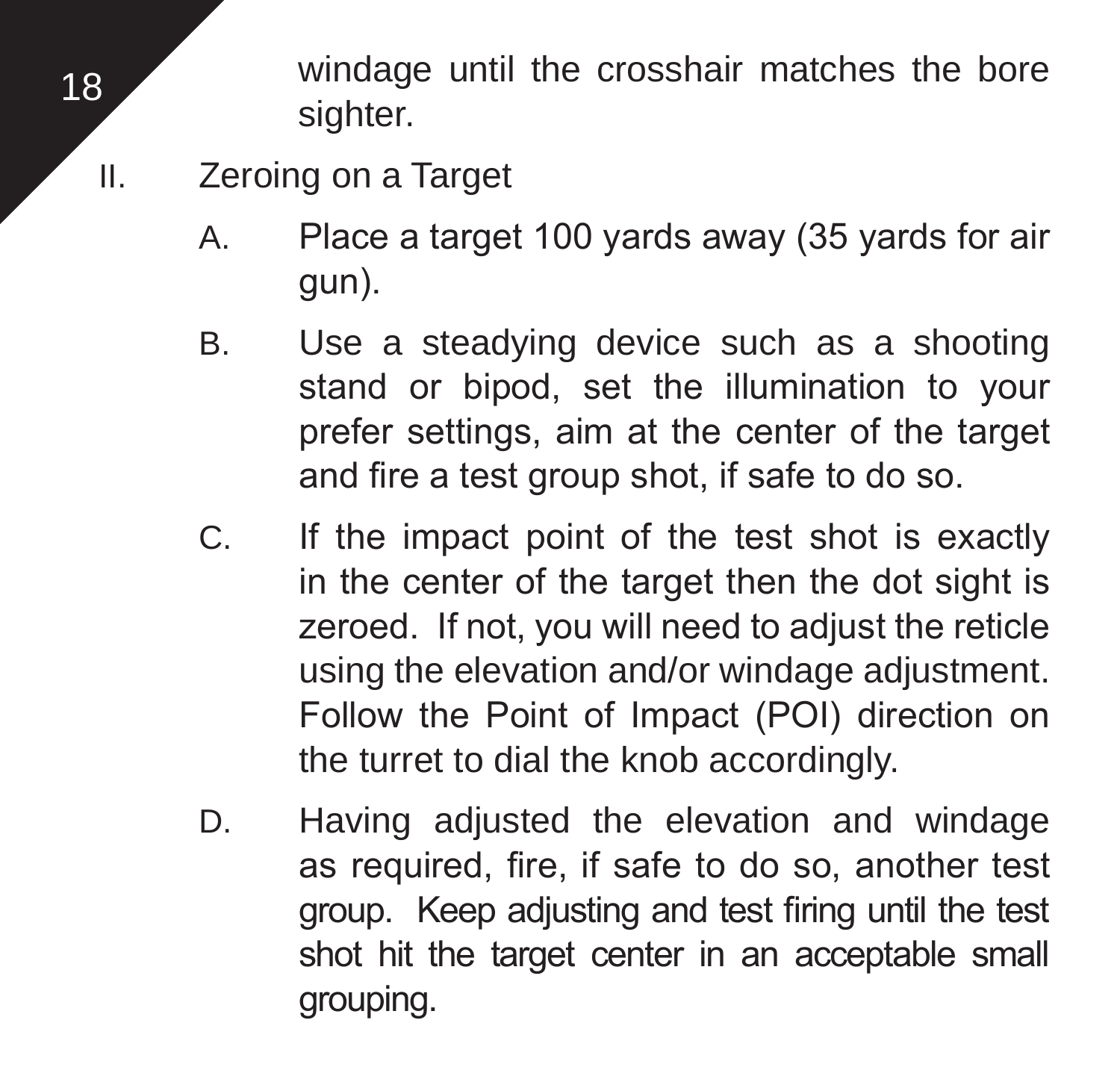E. Now the dot sight should be zeroed.  $\sqrt{19}$ Make sure to lock both elevation and windage knobs.

## **F. Different Dot Sight Reticles:**

Note: Depending on your models, your dot sight may come with one of the following reticles:

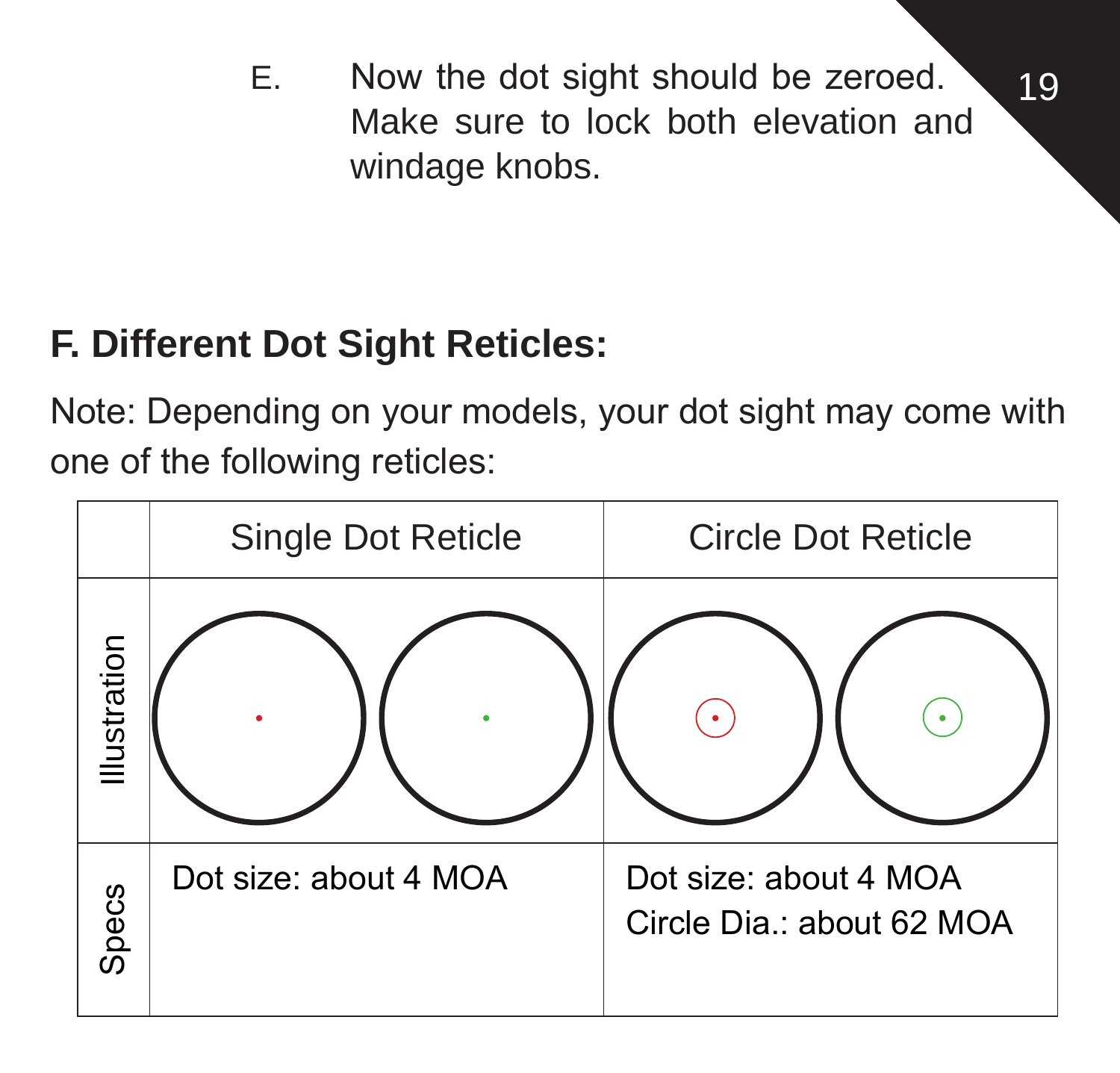## 20 **G. Care and Maintenance:**

- 1. Take care not to drop or knock the dot sight once it is zeroed.
- 2. Maintain the metal surface of the dot sight by removing any dirt or sand with a soft brush so as to avoid scratching the finish.
- 3. Wipe the lens with a clean flannel cloth to keep it clean and dry. In order to avoid scratching the glass, ensure both the lens and cloth are clean. Do not use finger or finger nail to touch/clean lenses.
- 4. Store the dot sight in a cool dry place when not in use. Be careful to avoid contact with acid, alkaline or corrosive chemicals.
- 5. Do not attempt to lubricate any part of the dot sight.
- 6. Do not disassemble the dot sight. Do not loosen or remove screws or parts. Any such or similar actions will void the warranty.

**CAUTION:** Viewing the sun can cause serious eye injury. Never look directly into the sun with this or any optics.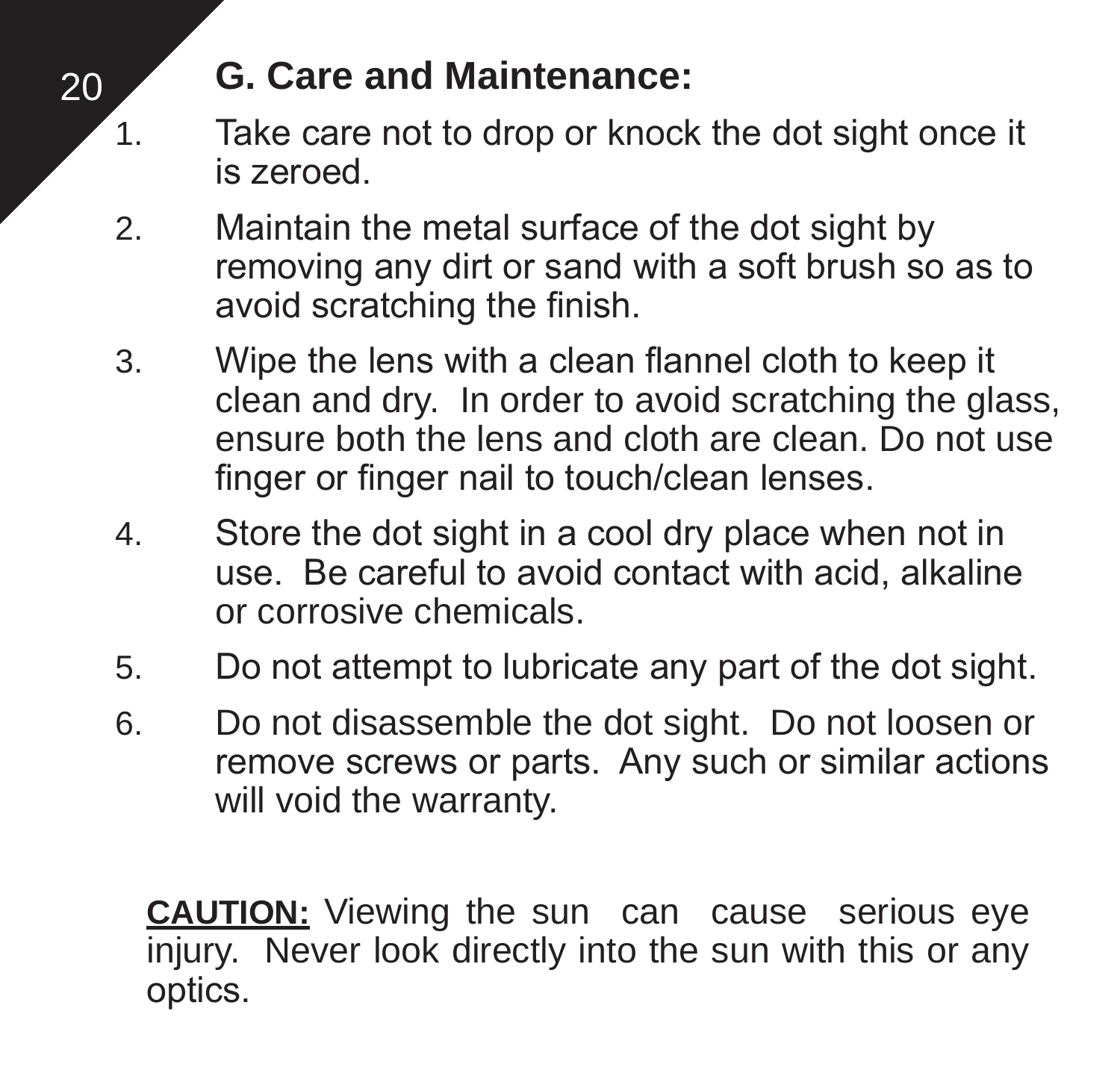### 21 **H. Two Year Manufacturer's Warranty**

Warranty against material or workmanship defects applies based on the following conditions -

- 1. Product is a first-hand purchase. Evidence of purchase is required for warranty service. Warranty is not transferrable.
- 2. Product is not disassembled, parts/ screws not removed or loosened, and the product is not tampered with in any way. Any evidence of such interference will void the warranty.
- 3. Product has not been abused, maliciously damaged or treated in a manner not in keeping with the purpose it is designed for.

For warranty service, please contact the scope distributor and provide a written problem description to obtain a Return Authorization Number before returning the product for repair or replacement.